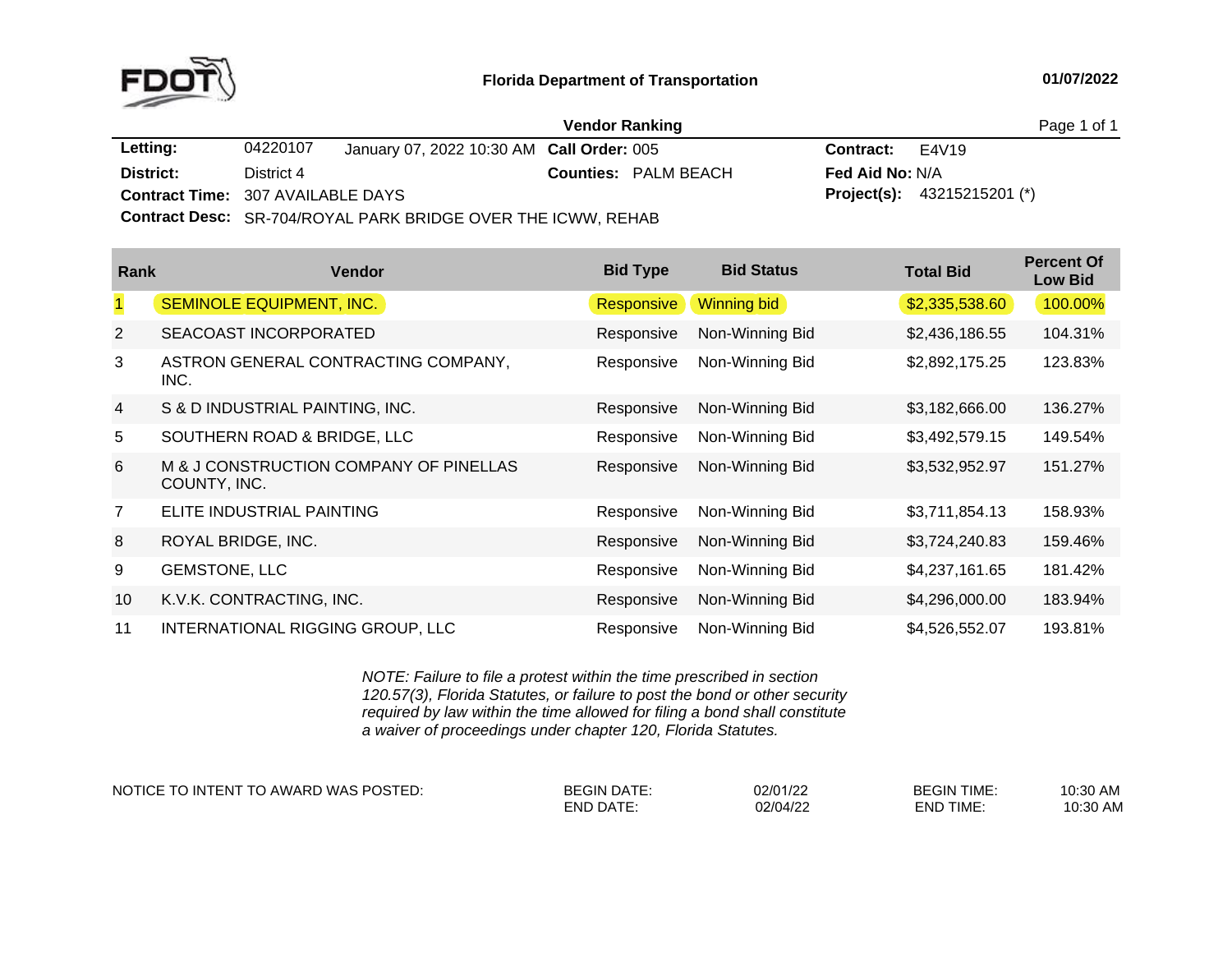

#### **01/07/2022**

#### **Tabulation**

**of Bids** Page <sup>1</sup> of <sup>14</sup>

| <b>Letting:</b>                          | 04220107   | January 07, 2022 | Call Order: 005  |            | <b>Contract:</b>       | E4V19                                |
|------------------------------------------|------------|------------------|------------------|------------|------------------------|--------------------------------------|
| District:                                | District 4 |                  | <b>Counties:</b> | PALM BEACH | <b>Fed Aid No: N/A</b> |                                      |
| <b>Contract Time: 307 AVAILABLE DAYS</b> |            |                  |                  |            |                        | <b>Project(s):</b> $43215215201$ (*) |

The Improvements under this Contract consist of but are not limited to, moveable bridge (counterweight adjustment, preventative maintenance, routine repair, operations), structural steel (coating), concrete (cleaning, coating) for Bridge No.<br>2005 - Carl Line Coates Line Coates Line (Coating) for the United States Coates City of Dutch C 930506 and Bridge No. 930507 along State Road 704 (Royal Palm Way) for 0.211 miles in the City of West Palm Beach and<br>the Town of Palm Boach, Palm Boach County the Town of Palm Beach, Palm Beach County. **Contract Descr:** SR-704/ROYAL PARK BRIDGE OVER THE ICWW, REHAB

PRE-QUALIFIED: Contractor needs to be pre-qualified.

PERFORMANCE BOND: <sup>A</sup> Contract / Performance bond is required for this project.

## COMMERCIAL GENERAL LIABILITY INSURANCE:

The limits of coverage shall not be less than \$1,000,000 for each occurrence and not less than <sup>a</sup> \$5,000,000 annual general aggregate, inclusive of amounts provided by an umbrella or excess policy. The limits of coverage described herein shall apply fully to the work or operations performed under the Contract, and may not be shared with or diminished by claims unrelated to the contract. The policy/ies and coverage described herein may be subject to <sup>a</sup> deductible. Pay all deductibles as required by the policy. No policy/ies or coverage described herein may contain or be subject to a Retention or a Self-<br>Insured Retention. Insured Retention.

## WORKERS COMPENSATION INSURANCE

# INSURANCE FOR PROTECTION OF UTILITY OWNERS:

When the Contract involves work on or in the vicinity of utility-owned property or facilities, the utility shall be added along with the Department as an Additional Insured on the policy/ies procured pursuant to subsection 7-13.2.

|                | Line No / Item ID<br><b>Item Description</b> | <b>Alternate</b>                       | Quantity<br><b>Units</b> | (1) SEMINOLE EQUIPMENT,<br>INC. |                   | (2) SEACOAST<br><b>INCORPORATED</b> |                   |                   | (3) ASTRON GENERAL<br><b>CONTRACTING COMPANY,</b> |
|----------------|----------------------------------------------|----------------------------------------|--------------------------|---------------------------------|-------------------|-------------------------------------|-------------------|-------------------|---------------------------------------------------|
|                | () indicates item is bid as Lump Sum         |                                        |                          | <b>Unit Price</b>               | <b>Ext Amount</b> | <b>Unit Price</b>                   | <b>Ext Amount</b> | <b>Unit Price</b> | INC.<br><b>Ext Amount</b>                         |
|                | <b>SECTION:</b>                              | 0001                                   | <b>Structures</b>        |                                 |                   |                                     |                   |                   |                                                   |
| 0005           | 0400143                                      |                                        | 148.762.000              | 3.00000                         | 446.286.00        | 2.50000                             | 371.905.00        | 2.35000           | 349.590.70                                        |
|                | SURFACE, CLASS 5                             | <b>CLEANING &amp; COATING CONCRETE</b> | <b>SF</b>                |                                 |                   |                                     |                   |                   |                                                   |
| 0010<br>ADJUST | 0465 350                                     | MOVABLE BRIDGE COUNTERWEIGHT.          | 6.000<br>EA              | 6.000.00000                     | 36.000.00         | 1.000.00000                         | 6.000.00          | 7.200.00000       | 43.200.00                                         |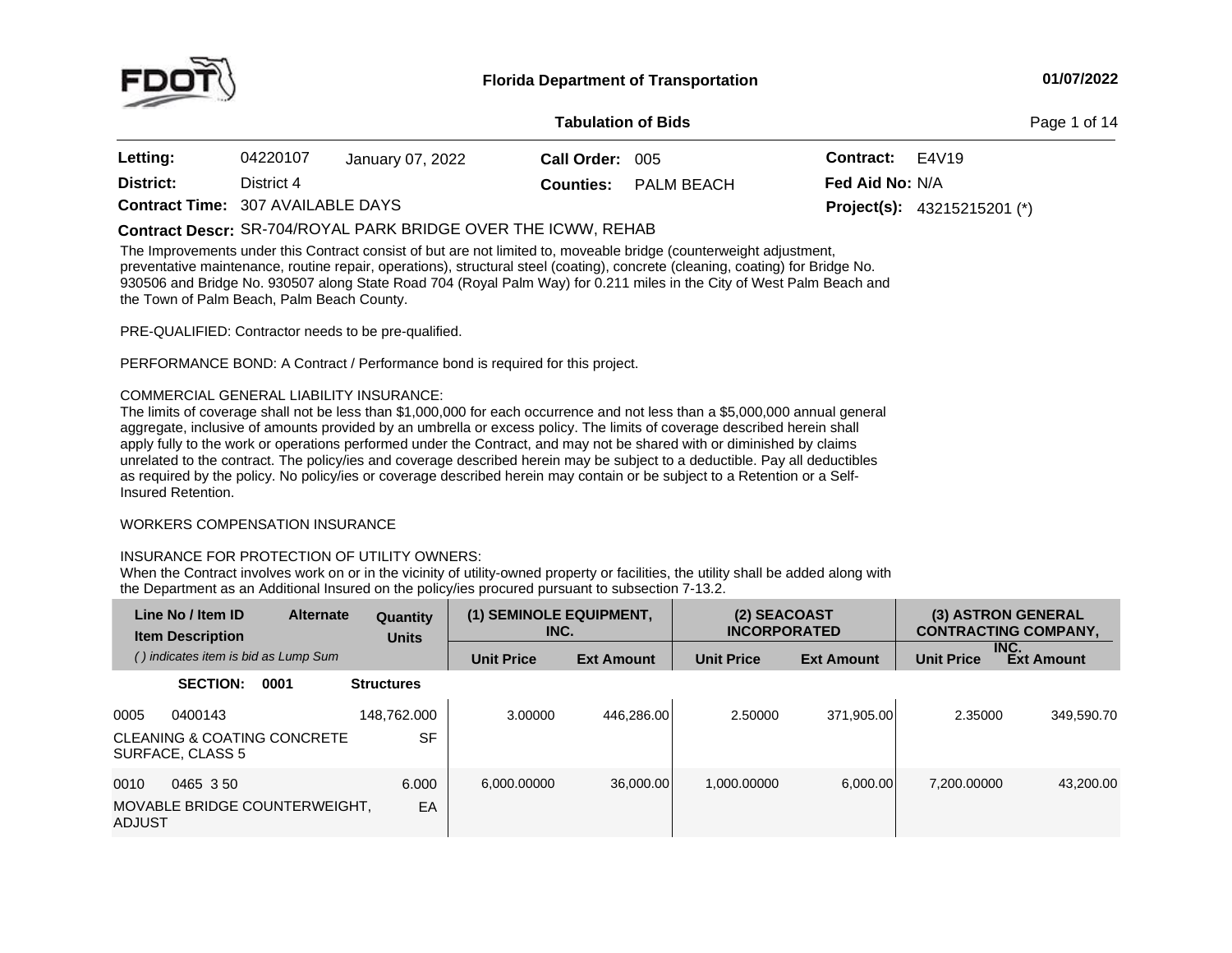

0045

43215215201

<sup>0102</sup> <sup>1</sup>

MAINTENANCE OF TRAFFIC<br>42045045004

(307.000)DA (LS)

80,000.00000

**Tabulation**

**of Bids** Page <sup>2</sup> of <sup>14</sup>

| Letting: |                                              | 04220107                                                                       | January 07, 2022         |                                 | Call Order: 005   |                                     | <b>Contract:</b>  | E4V19                                             |                   |
|----------|----------------------------------------------|--------------------------------------------------------------------------------|--------------------------|---------------------------------|-------------------|-------------------------------------|-------------------|---------------------------------------------------|-------------------|
|          | Line No / Item ID<br><b>Item Description</b> | <b>Alternate</b>                                                               | Quantity<br><b>Units</b> | (1) SEMINOLE EQUIPMENT,<br>INC. |                   | (2) SEACOAST<br><b>INCORPORATED</b> |                   | (3) ASTRON GENERAL<br><b>CONTRACTING COMPANY,</b> |                   |
|          |                                              | () indicates item is bid as Lump Sum                                           |                          | <b>Unit Price</b>               | <b>Ext Amount</b> | <b>Unit Price</b>                   | <b>Ext Amount</b> | INC.<br><b>Unit Price</b>                         | <b>Ext Amount</b> |
|          | <b>SECTION:</b>                              | 0001                                                                           | <b>Structures</b>        |                                 |                   |                                     |                   |                                                   |                   |
| 0015     | 0465 20<br>43215215201 930506                | <b>MOVABLE BRIDGE- PREVENTATIVE</b><br><b>MAINTENANCE &amp; ROUTINE REPAIR</b> | (307.000)<br>DA (LS)     | 37,500.00000                    | 37,500.00         | 30,000.00000                        | 30,000.00         | 56,625.00000                                      | 56,625.00         |
| 0020     | 0465 20<br>43215215201 930507                | MOVABLE BRIDGE- PREVENTATIVE<br>MAINTENANCE & ROUTINE REPAIR                   | (307.000)<br>DA (LS)     | 37,500.00000                    | 37,500.00         | 30,000.00000                        | 30,000.00         | 56,625.00000                                      | 56,625.00         |
| 0025     | 0465 21<br><b>MOVABLE BRIDGE OPERATOR</b>    |                                                                                | 307.000<br>DA            | 700.00000                       | 214,900.00        | 700.00000                           | 214,900.00        | 700.00000                                         | 214,900.00        |
| 0030     | 0561 1<br>STEEL 43215215201 930506           | COATING EXISTING STRUCTURAL                                                    | (311.000)<br>TN (LS)     | 650,000.00000                   | 650,000.00        | 700,000.00000                       | 700,000.00        | 926,000.00000                                     | 926,000.00        |
| 0035     | 0561 1                                       |                                                                                | (311.000)                | 650,000.00000                   | 650,000.00        | 750,000.00000                       | 750,000.00        | 926,000.00000                                     | 926,000.00        |
|          | STEEL 43215215201 930507                     | <b>COATING EXISTING STRUCTURAL</b>                                             | $TN$ (LS)                |                                 |                   |                                     |                   |                                                   |                   |
|          |                                              | 0001 Structures Section Totals:                                                |                          |                                 | \$2,072,186.00    |                                     | \$2,102,805.00    |                                                   | \$2,572,940.70    |
|          |                                              |                                                                                |                          |                                 |                   |                                     |                   |                                                   |                   |
|          | <b>SECTION:</b>                              | 0002                                                                           | Roadway                  |                                 |                   |                                     |                   |                                                   |                   |
| 0040     | 0101 1<br>MOBILIZATION 43215215201           |                                                                                | (1.000)<br>LS            | 100,000.00000                   | 100,000.00        | 150,000.00000                       | 150,000.00        | 180,000.00000                                     | 180,000.00        |

80,000.00 100,000.00000 100,000.00 60,000.0000 60,000.00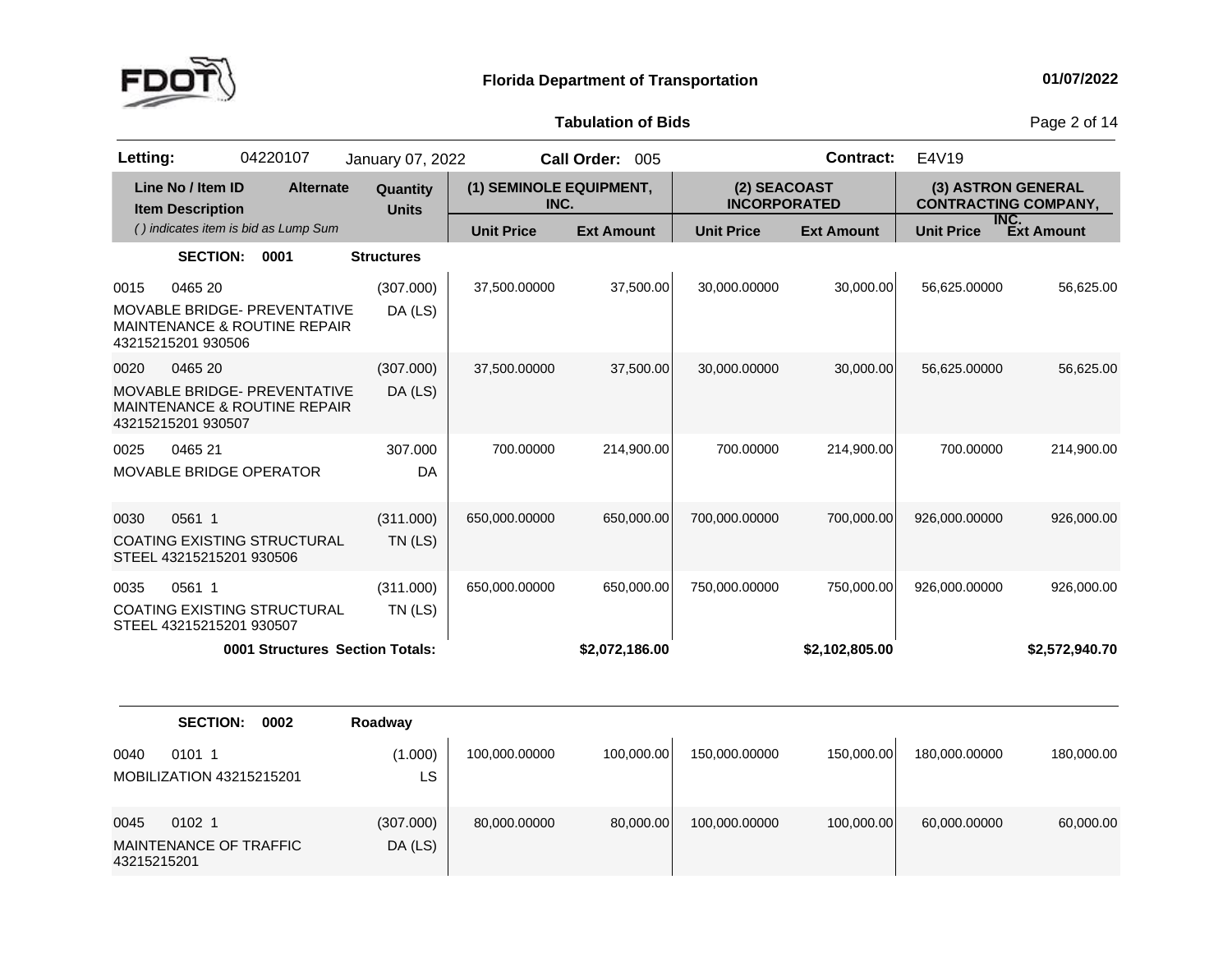

**of Bids** Page <sup>3</sup> of <sup>14</sup>

| Letting:                   |                                              | 04220107                                                          | January 07, 2022         |                                 | Call Order: 005   |                                     | <b>Contract:</b>  | E4V19                                             |                   |
|----------------------------|----------------------------------------------|-------------------------------------------------------------------|--------------------------|---------------------------------|-------------------|-------------------------------------|-------------------|---------------------------------------------------|-------------------|
|                            | Line No / Item ID<br><b>Item Description</b> | <b>Alternate</b>                                                  | Quantity<br><b>Units</b> | (1) SEMINOLE EQUIPMENT,<br>INC. |                   | (2) SEACOAST<br><b>INCORPORATED</b> |                   | (3) ASTRON GENERAL<br><b>CONTRACTING COMPANY,</b> |                   |
|                            |                                              | () indicates item is bid as Lump Sum                              |                          | <b>Unit Price</b>               | <b>Ext Amount</b> | <b>Unit Price</b>                   | <b>Ext Amount</b> | INC.<br><b>Unit Price</b>                         | <b>Ext Amount</b> |
|                            | SECTION: 0002                                |                                                                   | Roadway                  |                                 |                   |                                     |                   |                                                   |                   |
| 0050                       | 0102 14<br><b>TRAFFIC CONTROL OFFICER</b>    |                                                                   | 224.000<br><b>HR</b>     | 75.00000                        | 16,800.00         | 35.00000                            | 7,840.00          | 56.25000                                          | 12,600.00         |
| 0055                       | 0102 60<br><b>WORK ZONE SIGN</b>             |                                                                   | 6,810.000<br><b>ED</b>   | 0.25000                         | 1,702.50          | 0.26000                             | 1,770.60          | 0.20000                                           | 1,362.00          |
| 0060                       | 0102 74 1<br>VP, DRUM, OR LCD                | CHANNELIZING DEVICE-TYPES I, II, DI,                              | 9,193.000<br><b>ED</b>   | 0.10000                         | 919.30            | 0.15000                             | 1,378.95          | 0.15000                                           | 1,378.95          |
| 0065<br>DEVICE)            | 0102 74 8                                    | CHANNELIZING DEVICE- PEDESTRIAN<br>LCD (LONGITUDINAL CHANNELIZING | 4,056.000<br><b>FD</b>   | 0.10000                         | 405.60            | 1.50000                             | 6,084.00          | 0.10000                                           | 405.60            |
| 0070<br><b>ARROW PANEL</b> | 010276                                       | ARROW BOARD / ADVANCE WARNING                                     | 428.000<br>ED            | 5.00000                         | 2,140.00          | 7.50000                             | 3,210.00          | 4.50000                                           | 1,926.00          |
| 0075                       | 0102 99<br>SIGN, TEMPORARY                   | PORTABLE CHANGEABLE MESSAGE                                       | 512.000<br><b>ED</b>     | 10.00000                        | 5,120.00          | 13.00000                            | 6,656.00          | 10.00000                                          | 5,120.00          |
| 0080                       | 0102115<br><b>TYPE III BARRICADE</b>         |                                                                   | 884.000<br>ED            | 0.30000                         | 265.20            | 0.50000                             | 442.00            | 0.50000                                           | 442.00            |
| 0085<br>43215215201        | 0999 16<br>PARTNERING, DO NOT BID            |                                                                   | (1.000)<br>LS            | 6,000.00000                     | 6,000.00          | 6,000.00000                         | 6,000.00          | 6,000.00000                                       | 6,000.00          |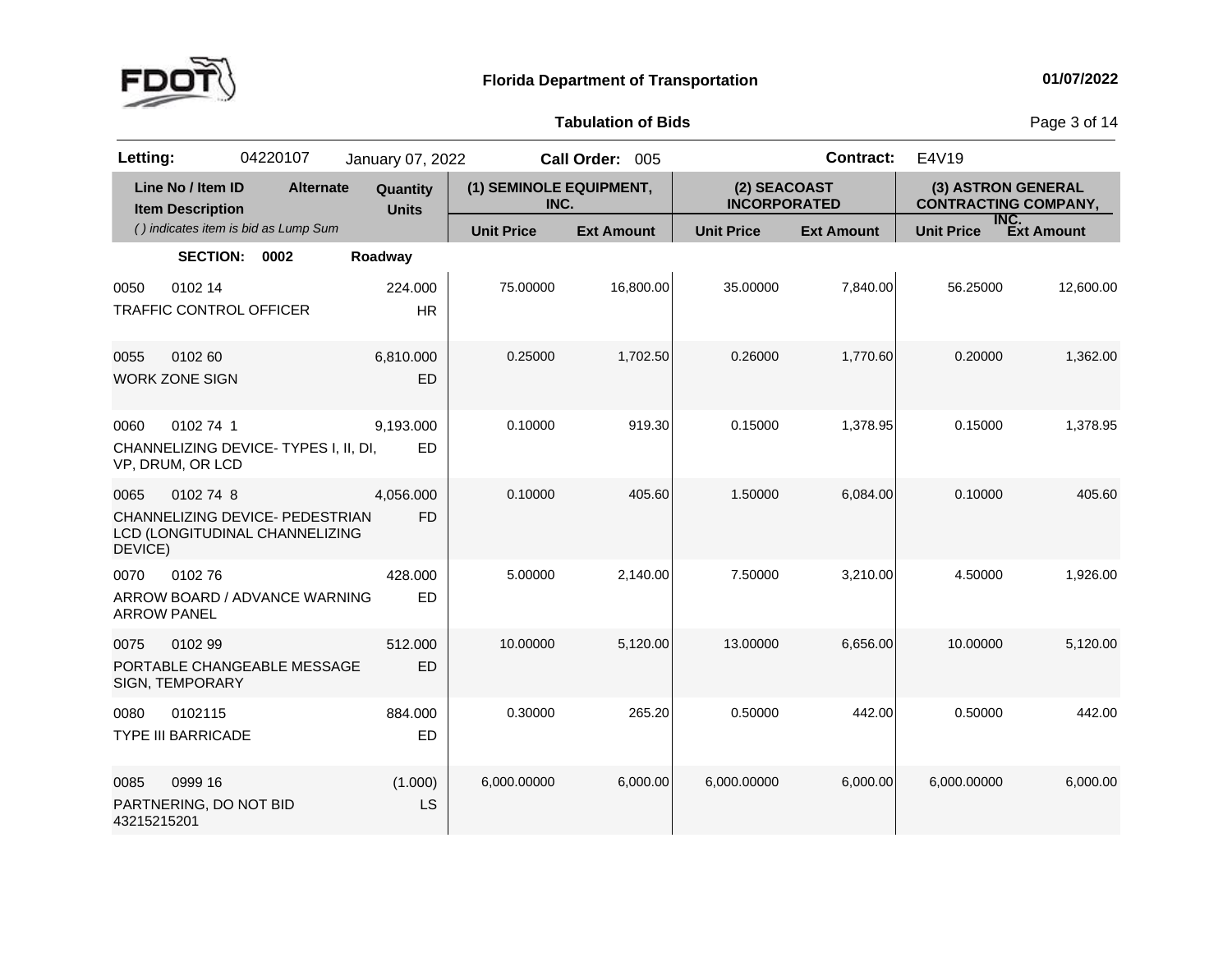

**of Bids** Page <sup>4</sup> of <sup>14</sup>

| Letting: |                                                       | 04220107 |                  | January 07, 2022                |                                 | <b>Call Order:</b><br>005 |                                     | <b>Contract:</b>  | E4V19             |                                                   |
|----------|-------------------------------------------------------|----------|------------------|---------------------------------|---------------------------------|---------------------------|-------------------------------------|-------------------|-------------------|---------------------------------------------------|
|          | Line No / Item ID<br><b>Item Description</b>          |          | <b>Alternate</b> | <b>Quantity</b><br><b>Units</b> | (1) SEMINOLE EQUIPMENT,<br>INC. |                           | (2) SEACOAST<br><b>INCORPORATED</b> |                   |                   | (3) ASTRON GENERAL<br><b>CONTRACTING COMPANY,</b> |
|          | () indicates item is bid as Lump Sum                  |          |                  |                                 | <b>Unit Price</b>               | <b>Ext Amount</b>         | <b>Unit Price</b>                   | <b>Ext Amount</b> | <b>Unit Price</b> | INC.<br><b>Ext Amount</b>                         |
|          | <b>SECTION:</b>                                       | 0002     |                  | Roadway                         |                                 |                           |                                     |                   |                   |                                                   |
| 0090     | 0999 25                                               |          |                  | (1.000)                         | 50,000.00000                    | 50,000.00                 | 50,000.00000                        | 50,000.00         | 50,000.00000      | 50,000.00                                         |
|          | INITIAL CONTINGENCY AMOUNT, DO<br>NOT BID 43215215201 |          |                  | LS                              |                                 |                           |                                     |                   |                   |                                                   |
|          |                                                       |          |                  | 0002 Roadway Section Totals:    |                                 | \$263,352.60              |                                     | \$333,381.55      |                   | \$319,234.55                                      |
|          |                                                       |          |                  |                                 |                                 |                           |                                     |                   |                   |                                                   |
|          |                                                       |          |                  | <b>Contract Grand Totals:</b>   |                                 | \$2,335,538.60            |                                     | \$2,436,186.55    |                   | 2,892,175.25                                      |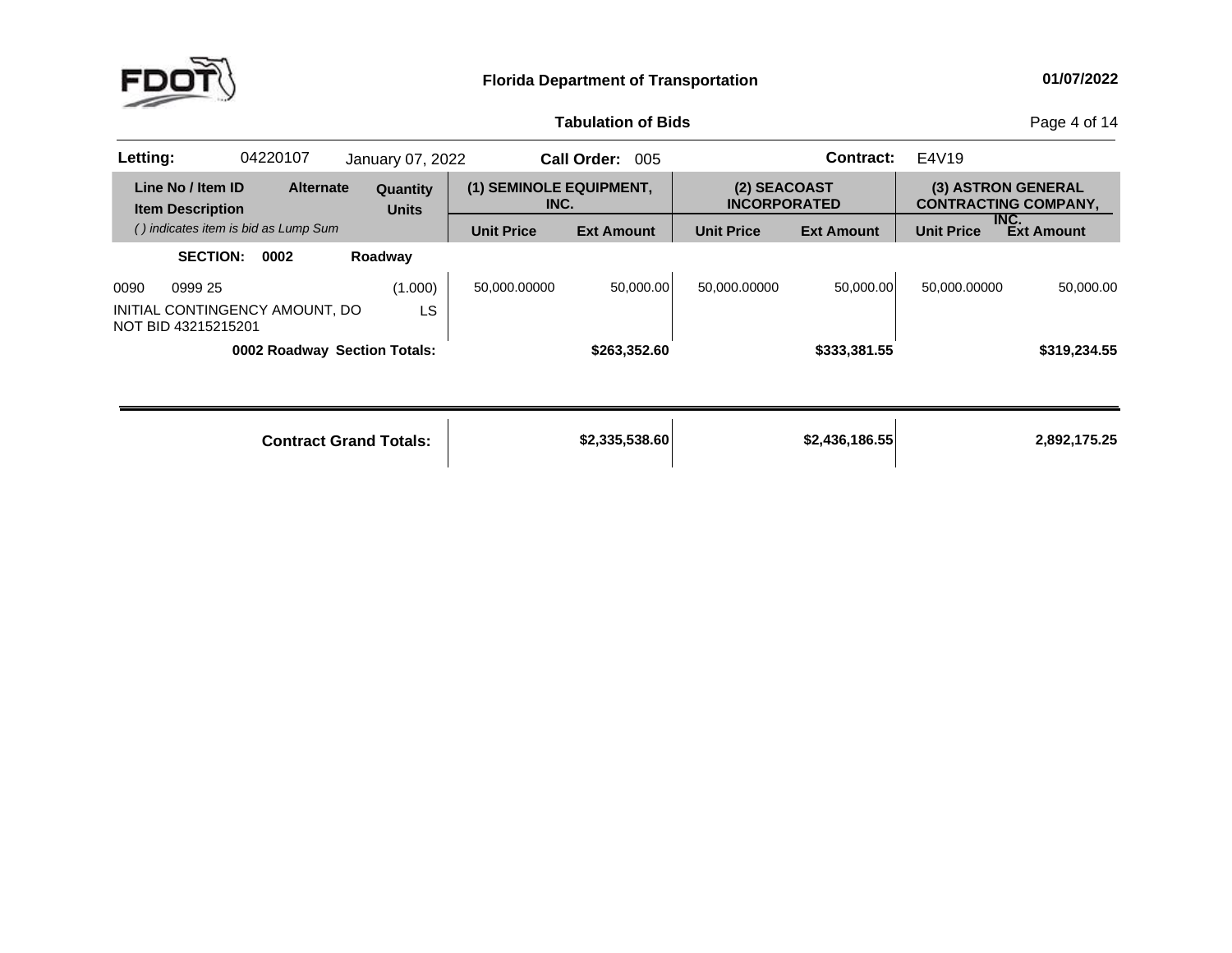

**of Bids** Page <sup>5</sup> of <sup>14</sup>

| 04220107<br>Letting:                                                                                             | January 07, 2022         |                                               | Call Order: 005   |                                           | <b>Contract:</b>  | E4V19                                                |                   |
|------------------------------------------------------------------------------------------------------------------|--------------------------|-----------------------------------------------|-------------------|-------------------------------------------|-------------------|------------------------------------------------------|-------------------|
| Line No / Item ID<br><b>Alternate</b><br><b>Item Description</b>                                                 | Quantity<br><b>Units</b> | (4) S & D INDUSTRIAL<br><b>PAINTING, INC.</b> |                   | (5) SOUTHERN ROAD &<br><b>BRIDGE, LLC</b> |                   | (6) M & J CONSTRUCTION<br><b>COMPANY OF PINELLAS</b> |                   |
| () indicates item is bid as Lump Sum                                                                             |                          | <b>Unit Price</b>                             | <b>Ext Amount</b> | <b>Unit Price</b>                         | <b>Ext Amount</b> | <b>COUNTY, INC.</b><br><b>Unit Price</b>             | <b>Ext Amount</b> |
| <b>SECTION:</b><br>0001                                                                                          | <b>Structures</b>        |                                               |                   |                                           |                   |                                                      |                   |
| 0400143<br>0005<br><b>CLEANING &amp; COATING CONCRETE</b><br>SURFACE, CLASS 5                                    | 148,762.000<br><b>SF</b> | 3.25000                                       | 483,476.50        | 5.60000                                   | 833,067.20        | 2.96000                                              | 440,335.52        |
| 0465 350<br>0010<br>MOVABLE BRIDGE COUNTERWEIGHT,<br><b>ADJUST</b>                                               | 6.000<br>EA              | 7,500.00000                                   | 45,000.00         | 1,000.00000                               | 6,000.00          | 14,058.00000                                         | 84,348.00         |
| 0015<br>0465 20<br>MOVABLE BRIDGE- PREVENTATIVE<br><b>MAINTENANCE &amp; ROUTINE REPAIR</b><br>43215215201 930506 | (307.000)<br>DA (LS)     | 80,000.00000                                  | 80,000.00         | 50,000.00000                              | 50,000.00         | 50,193.00000                                         | 50,193.00         |
| 0465 20<br>0020<br>MOVABLE BRIDGE- PREVENTATIVE<br><b>MAINTENANCE &amp; ROUTINE REPAIR</b><br>43215215201 930507 | (307.000)<br>DA (LS)     | 80,000.00000                                  | 80,000.00         | 50,000.00000                              | 50,000.00         | 50,193.00000                                         | 50,193.00         |
| 0025<br>0465 21<br>MOVABLE BRIDGE OPERATOR                                                                       | 307.000<br>DA            | 750.00000                                     | 230,250.00        | 10.00000                                  | 3,070.00          | 819.00000                                            | 251,433.00        |
| 0561 1<br>0030<br>COATING EXISTING STRUCTURAL<br>STEEL 43215215201 930506                                        | (311.000)<br>$TN$ (LS)   | 1,024,000.00000                               | 1,024,000.00      | 925,000.00000                             | 925,000.00        | 1,170,000.00000                                      | 1,170,000.00      |
| 0561 1<br>0035<br><b>COATING EXISTING STRUCTURAL</b><br>STEEL 43215215201 930507                                 | (311.000)<br>$TN$ (LS)   | 1,024,000.00000                               | 1,024,000.00      | 925,000.00000                             | 925,000.00        | 1,170,000.00000                                      | 1,170,000.00      |
| <b>0001 Structures Section Totals:</b>                                                                           |                          |                                               | \$2,966,726.50    |                                           | \$2,792,137.20    |                                                      | \$3,216,502.52    |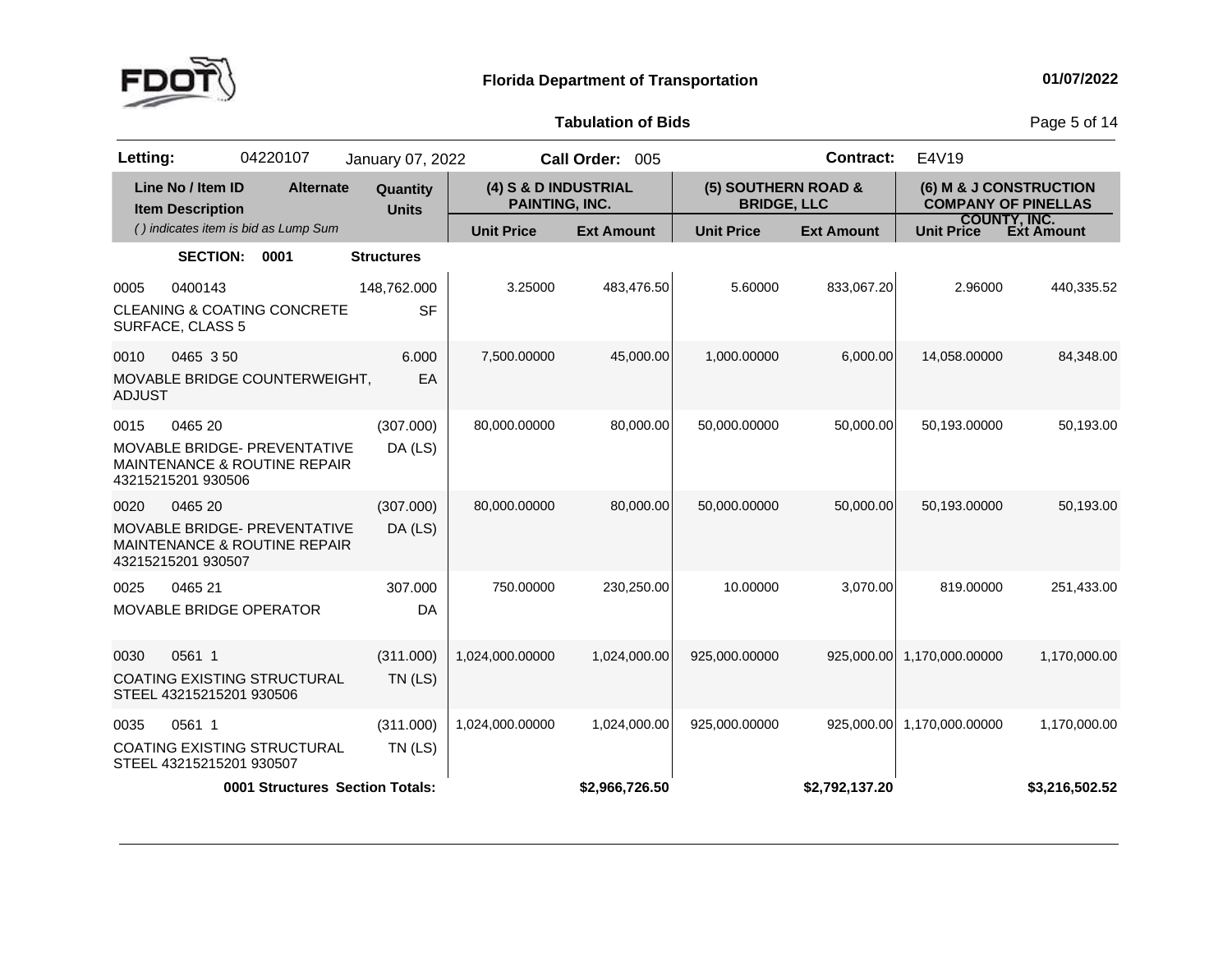

**of Bids** Page <sup>6</sup> of <sup>14</sup>

| Letting:            |                                              | 04220107                                                          | January 07, 2022         |                                        | Call Order: 005   |                                           | <b>Contract:</b>  | E4V19                                                |            |
|---------------------|----------------------------------------------|-------------------------------------------------------------------|--------------------------|----------------------------------------|-------------------|-------------------------------------------|-------------------|------------------------------------------------------|------------|
|                     | Line No / Item ID<br><b>Item Description</b> | <b>Alternate</b>                                                  | Quantity<br><b>Units</b> | (4) S & D INDUSTRIAL<br>PAINTING, INC. |                   | (5) SOUTHERN ROAD &<br><b>BRIDGE, LLC</b> |                   | (6) M & J CONSTRUCTION<br><b>COMPANY OF PINELLAS</b> |            |
|                     |                                              | () indicates item is bid as Lump Sum                              |                          | <b>Unit Price</b>                      | <b>Ext Amount</b> | <b>Unit Price</b>                         | <b>Ext Amount</b> | <b>COUNTY, INC.</b><br>Unit Price                    | Ext Amount |
|                     | <b>SECTION:</b>                              | 0002                                                              | Roadway                  |                                        |                   |                                           |                   |                                                      |            |
| 0040                | 0101 1<br>MOBILIZATION 43215215201           |                                                                   | (1.000)<br>LS            | 50,000.00000                           | 50,000.00         | 325,000.00000                             | 325,000.00        | 112,000.00000                                        | 112,000.00 |
| 0045<br>43215215201 | 0102 <sub>1</sub><br>MAINTENANCE OF TRAFFIC  |                                                                   | (307.000)<br>DA (LS)     | 10,000.00000                           | 10,000.00         | 300,000.00000                             | 300,000.00        | 120,453.00000                                        | 120,453.00 |
| 0050                | 0102 14                                      | <b>TRAFFIC CONTROL OFFICER</b>                                    | 224.000<br><b>HR</b>     | 55.00000                               | 12,320.00         | 10.00000                                  | 2,240.00          | 75.00000                                             | 16,800.00  |
| 0055                | 0102 60<br><b>WORK ZONE SIGN</b>             |                                                                   | 6,810.000<br><b>ED</b>   | 0.75000                                | 5,107.50          | 0.35000                                   | 2,383.50          | 0.24000                                              | 1.634.40   |
| 0060                | 0102741<br>VP, DRUM, OR LCD                  | CHANNELIZING DEVICE-TYPES I, II, DI,                              | 9,193.000<br>ED          | 4.00000                                | 36,772.00         | 0.25000                                   | 2,298.25          | 0.13000                                              | 1,195.09   |
| 0065<br>DEVICE)     | 0102 74 8                                    | CHANNELIZING DEVICE- PEDESTRIAN<br>LCD (LONGITUDINAL CHANNELIZING | 4,056.000<br><b>FD</b>   | 6.00000                                | 24,336.00         | 0.25000                                   | 1.014.00          | 0.07000                                              | 283.92     |
| 0070                | 010276<br><b>ARROW PANEL</b>                 | ARROW BOARD / ADVANCE WARNING                                     | 428.000<br><b>ED</b>     | 15.00000                               | 6,420.00          | 9.00000                                   | 3,852.00          | 5.80000                                              | 2,482.40   |
| 0075                | 0102 99<br><b>SIGN, TEMPORARY</b>            | PORTABLE CHANGEABLE MESSAGE                                       | 512.000<br>ED            | 12.00000                               | 6,144.00          | 14.00000                                  | 7,168.00          | 10.44000                                             | 5,345.28   |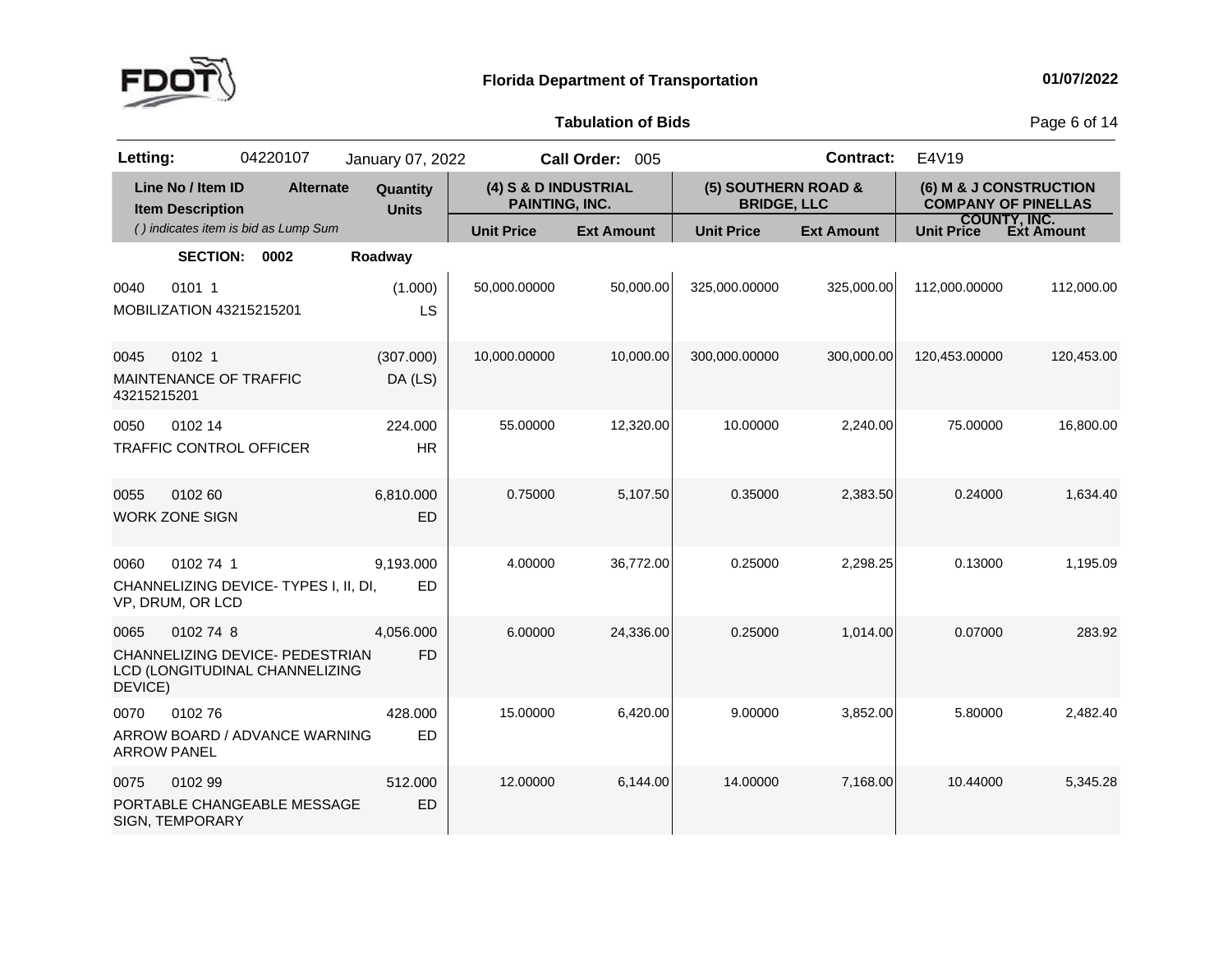

**of Bids** Page <sup>7</sup> of <sup>14</sup>

| Letting:            |                                              | 04220107                             | January 07, 2022              |                                        | Call Order: 005   |                                           | <b>Contract:</b>  | E4V19             |                                                      |
|---------------------|----------------------------------------------|--------------------------------------|-------------------------------|----------------------------------------|-------------------|-------------------------------------------|-------------------|-------------------|------------------------------------------------------|
|                     | Line No / Item ID<br><b>Item Description</b> | <b>Alternate</b>                     | Quantity<br><b>Units</b>      | (4) S & D INDUSTRIAL<br>PAINTING, INC. |                   | (5) SOUTHERN ROAD &<br><b>BRIDGE, LLC</b> |                   |                   | (6) M & J CONSTRUCTION<br><b>COMPANY OF PINELLAS</b> |
|                     |                                              | () indicates item is bid as Lump Sum |                               | <b>Unit Price</b>                      | <b>Ext Amount</b> | <b>Unit Price</b>                         | <b>Ext Amount</b> | <b>Unit Price</b> | <b>COUNTY, INC.</b><br>Ext Amount                    |
|                     | <b>SECTION:</b>                              | 0002                                 | Roadway                       |                                        |                   |                                           |                   |                   |                                                      |
| 0080                | 0102115<br><b>TYPE III BARRICADE</b>         |                                      | 884.000<br><b>ED</b>          | 10.00000                               | 8,840.00          | 0.55000                                   | 486.20            | 0.29000           | 256.36                                               |
| 0085<br>43215215201 | 0999 16<br>PARTNERING, DO NOT BID            |                                      | (1.000)<br>LS                 | 6,000.00000                            | 6.000.00          | 6,000.00000                               | 6,000.00          | 6,000.00000       | 6,000.00                                             |
| 0090                | 0999 25<br>NOT BID 43215215201               | INITIAL CONTINGENCY AMOUNT, DO       | (1.000)<br>LS                 | 50,000.00000                           | 50,000.00         | 50,000.00000                              | 50,000.00         | 50,000.00000      | 50,000.00                                            |
|                     |                                              |                                      | 0002 Roadway Section Totals:  |                                        | \$215,939.50      |                                           | \$700,441.95      |                   | \$316,450.45                                         |
|                     |                                              |                                      | <b>Contract Grand Totals:</b> |                                        | \$3,182,666.00    |                                           | \$3,492,579.15    |                   | 3,532,952.97                                         |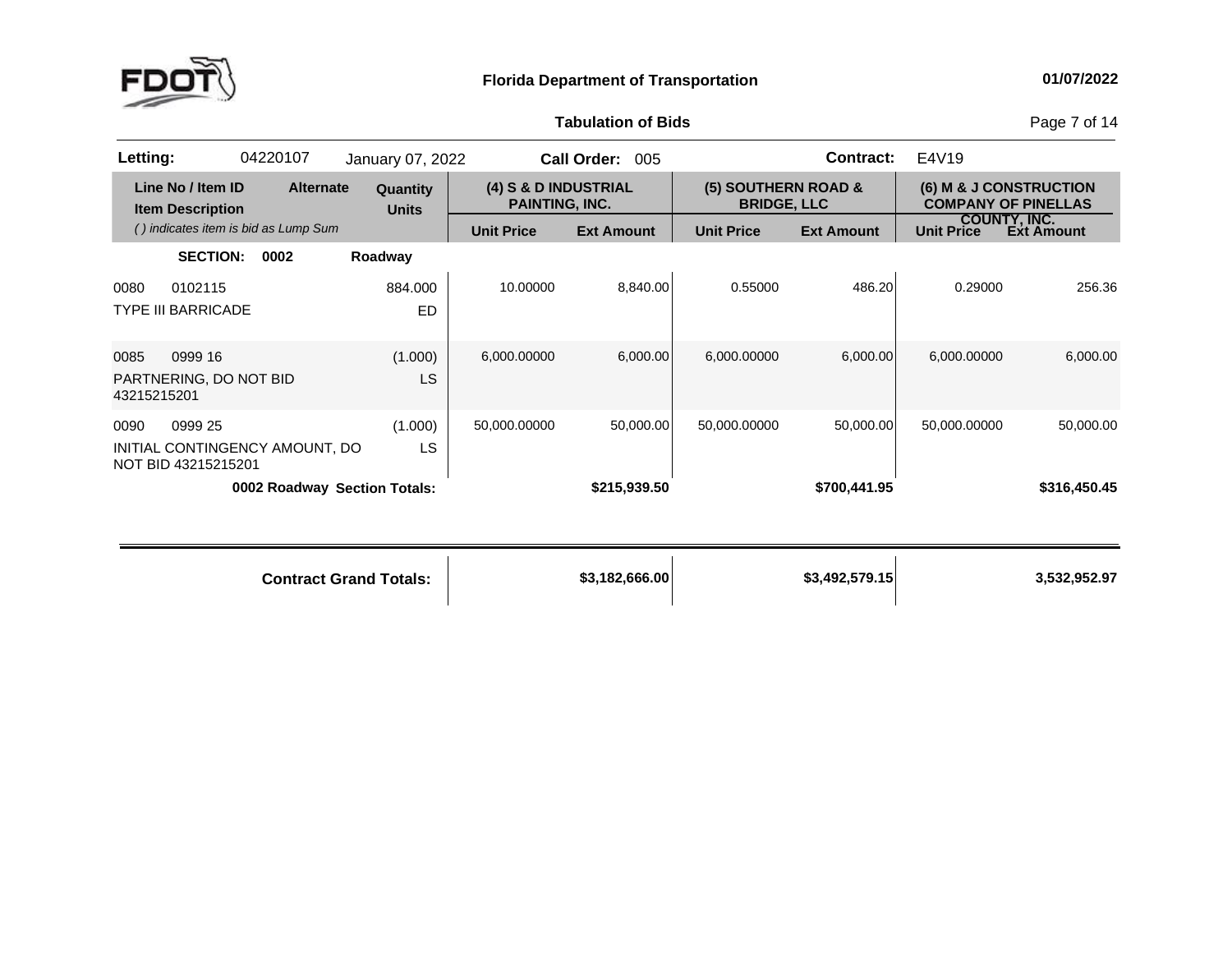

**of Bids** Page <sup>8</sup> of <sup>14</sup>

| Letting:                                     | 04220107                                                            | January 07, 2022         |                                         | Call Order: 005   |                        | <b>Contract:</b>  | E4V19             |                   |
|----------------------------------------------|---------------------------------------------------------------------|--------------------------|-----------------------------------------|-------------------|------------------------|-------------------|-------------------|-------------------|
| Line No / Item ID<br><b>Item Description</b> | <b>Alternate</b>                                                    | Quantity<br><b>Units</b> | (7) ELITE INDUSTRIAL<br><b>PAINTING</b> |                   | (8) ROYAL BRIDGE, INC. |                   |                   | (9) GEMSTONE, LLC |
|                                              | () indicates item is bid as Lump Sum                                |                          | <b>Unit Price</b>                       | <b>Ext Amount</b> | <b>Unit Price</b>      | <b>Ext Amount</b> | <b>Unit Price</b> | <b>Ext Amount</b> |
|                                              | <b>SECTION:</b><br>0001                                             | <b>Structures</b>        |                                         |                   |                        |                   |                   |                   |
| 0400143<br>0005<br>SURFACE, CLASS 5          | <b>CLEANING &amp; COATING CONCRETE</b>                              | 148,762.000<br><b>SF</b> | 6.90130                                 | 1,026,651.19      | 2.50000                | 371,905.00        | 4.00000           | 595,048.00        |
| 0010<br><b>ADJUST</b>                        | 0465 350<br>MOVABLE BRIDGE COUNTERWEIGHT,                           | 6.000<br>EA              | 20,000.00000                            | 120,000.00        | 6,000.00000            | 36,000.00         | 7,500.00000       | 45,000.00         |
| 0465 20<br>0015<br>43215215201 930506        | <b>MOVABLE BRIDGE- PREVENTATIVE</b><br>MAINTENANCE & ROUTINE REPAIR | (307.000)<br>DA (LS)     | 94,391.00000                            | 94,391.00         | 30,000.00000           | 30,000.00         | 100,000.00000     | 100,000.00        |
| 0020<br>0465 20<br>43215215201 930507        | <b>MOVABLE BRIDGE- PREVENTATIVE</b><br>MAINTENANCE & ROUTINE REPAIR | (307.000)<br>DA (LS)     | 94,392.00000                            | 94,392.00         | 30,000.00000           | 30,000.00         | 100,000.00000     | 100,000.00        |
| 0025<br>0465 21                              | <b>MOVABLE BRIDGE OPERATOR</b>                                      | 307.000<br>DA            | 458.00000                               | 140,606.00        | 600.00000              | 184,200.00        | 800.00000         | 245,600.00        |
| 0030<br>0561 1                               | COATING EXISTING STRUCTURAL<br>STEEL 43215215201 930506             | (311.000)<br>$TN$ (LS)   | 949,679.23000                           | 949,679.23        | 1,282,400.00000        | 1,282,400.00      | 1,400,000.00000   | 1,400,000.00      |
| 0561 1<br>0035                               | <b>COATING EXISTING STRUCTURAL</b><br>STEEL 43215215201 930507      | (311.000)<br>$TN$ (LS)   | 949,679.23000                           | 949,679.23        | 1,282,400.00000        | 1,282,400.00      | 1,400,000.00000   | 1,400,000.00      |
|                                              | <b>0001 Structures Section Totals:</b>                              |                          |                                         | \$3,375,398.65    |                        | \$3,216,905.00    |                   | \$3,885,648.00    |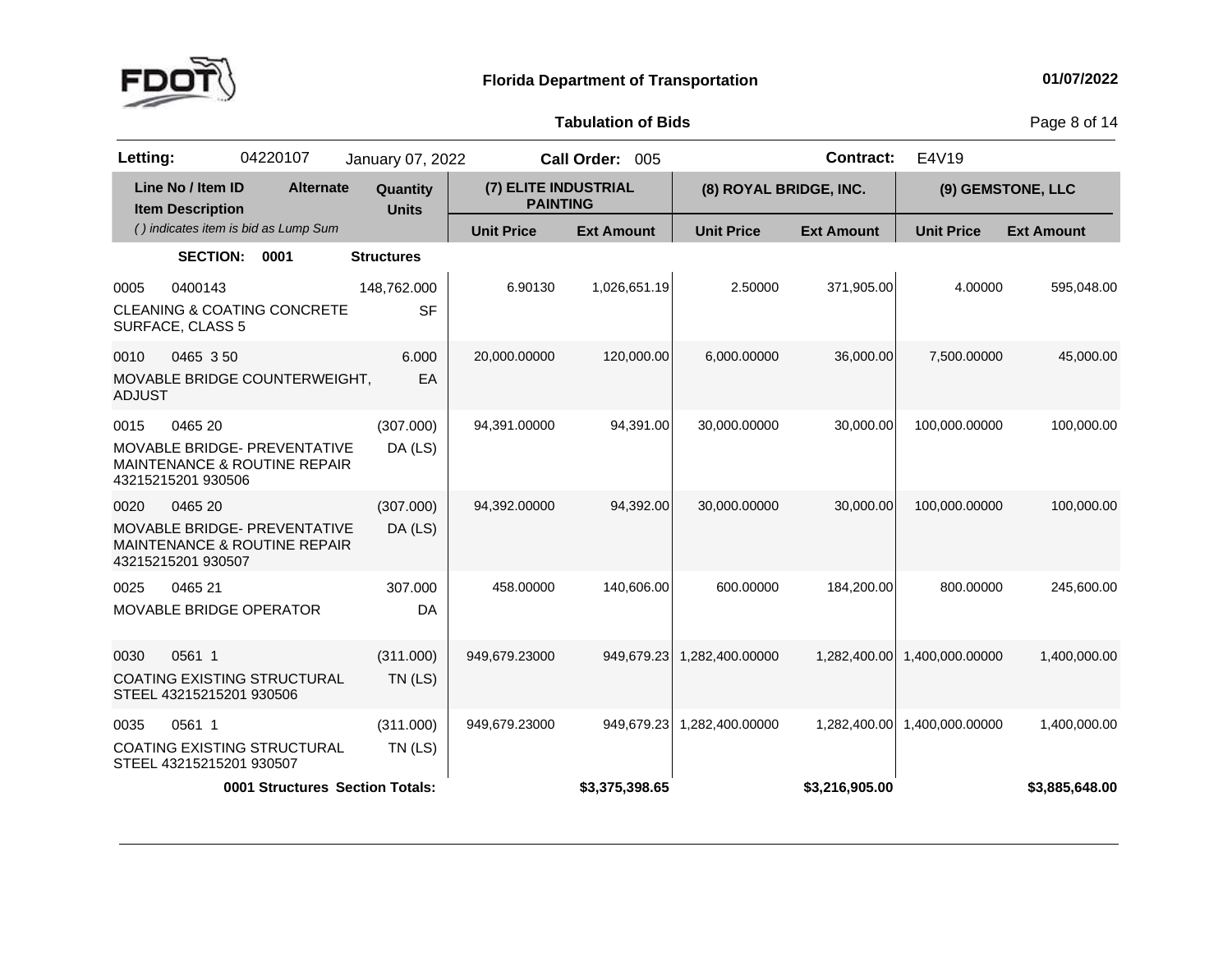

**of Bids** Page <sup>9</sup> of <sup>14</sup>

| Letting:            |                                              | 04220107                                                          | January 07, 2022         |                                         | Call Order: 005   |                        | <b>Contract:</b>  | E4V19             |                   |
|---------------------|----------------------------------------------|-------------------------------------------------------------------|--------------------------|-----------------------------------------|-------------------|------------------------|-------------------|-------------------|-------------------|
|                     | Line No / Item ID<br><b>Item Description</b> | <b>Alternate</b>                                                  | Quantity<br><b>Units</b> | (7) ELITE INDUSTRIAL<br><b>PAINTING</b> |                   | (8) ROYAL BRIDGE, INC. |                   |                   | (9) GEMSTONE, LLC |
|                     |                                              | () indicates item is bid as Lump Sum                              |                          | <b>Unit Price</b>                       | <b>Ext Amount</b> | <b>Unit Price</b>      | <b>Ext Amount</b> | <b>Unit Price</b> | <b>Ext Amount</b> |
|                     | SECTION: 0002                                |                                                                   | Roadway                  |                                         |                   |                        |                   |                   |                   |
| 0040                | 0101 1<br>MOBILIZATION 43215215201           |                                                                   | (1.000)<br>LS            | 250,676.00000                           | 250,676.00        | 375,000.00000          | 375,000.00        | 160,000.00000     | 160,000.00        |
| 0045<br>43215215201 | 0102 1<br>MAINTENANCE OF TRAFFIC             |                                                                   | (307.000)<br>DA (LS)     | 9,997.00000                             | 9,997.00          | 50,000.00000           | 50,000.00         | 100,000.00000     | 100,000.00        |
| 0050                | 0102 14<br><b>TRAFFIC CONTROL OFFICER</b>    |                                                                   | 224.000<br><b>HR</b>     | 61.59800                                | 13,797.95         | 65.00000               | 14,560.00         | 75.00000          | 16,800.00         |
| 0055                | 0102 60<br><b>WORK ZONE SIGN</b>             |                                                                   | 6,810.000<br>ED          | 0.15436                                 | 1,051.19          | 0.20000                | 1,362.00          | 0.50000           | 3,405.00          |
| 0060                | 0102 74 1<br>VP, DRUM, OR LCD                | CHANNELIZING DEVICE-TYPES I, II, DI,                              | 9,193.000<br><b>ED</b>   | 0.06600                                 | 606.74            | 0.11000                | 1,011.23          | 0.25000           | 2,298.25          |
| 0065<br>DEVICE)     | 0102 74 8                                    | CHANNELIZING DEVICE- PEDESTRIAN<br>LCD (LONGITUDINAL CHANNELIZING | 4,056.000<br><b>FD</b>   | 0.03580                                 | 145.20            | 0.60000                | 2,433.60          | 0.15000           | 608.40            |
| 0070                | 010276<br><b>ARROW PANEL</b>                 | ARROW BOARD / ADVANCE WARNING                                     | 428.000<br><b>ED</b>     | 3.00000                                 | 1,284.00          | 5.00000                | 2,140.00          | 10.00000          | 4,280.00          |
| 0075                | 0102 99<br>SIGN, TEMPORARY                   | PORTABLE CHANGEABLE MESSAGE                                       | 512.000<br><b>ED</b>     | 5.40000                                 | 2,764.80          | 9.00000                | 4,608.00          | 15.00000          | 7,680.00          |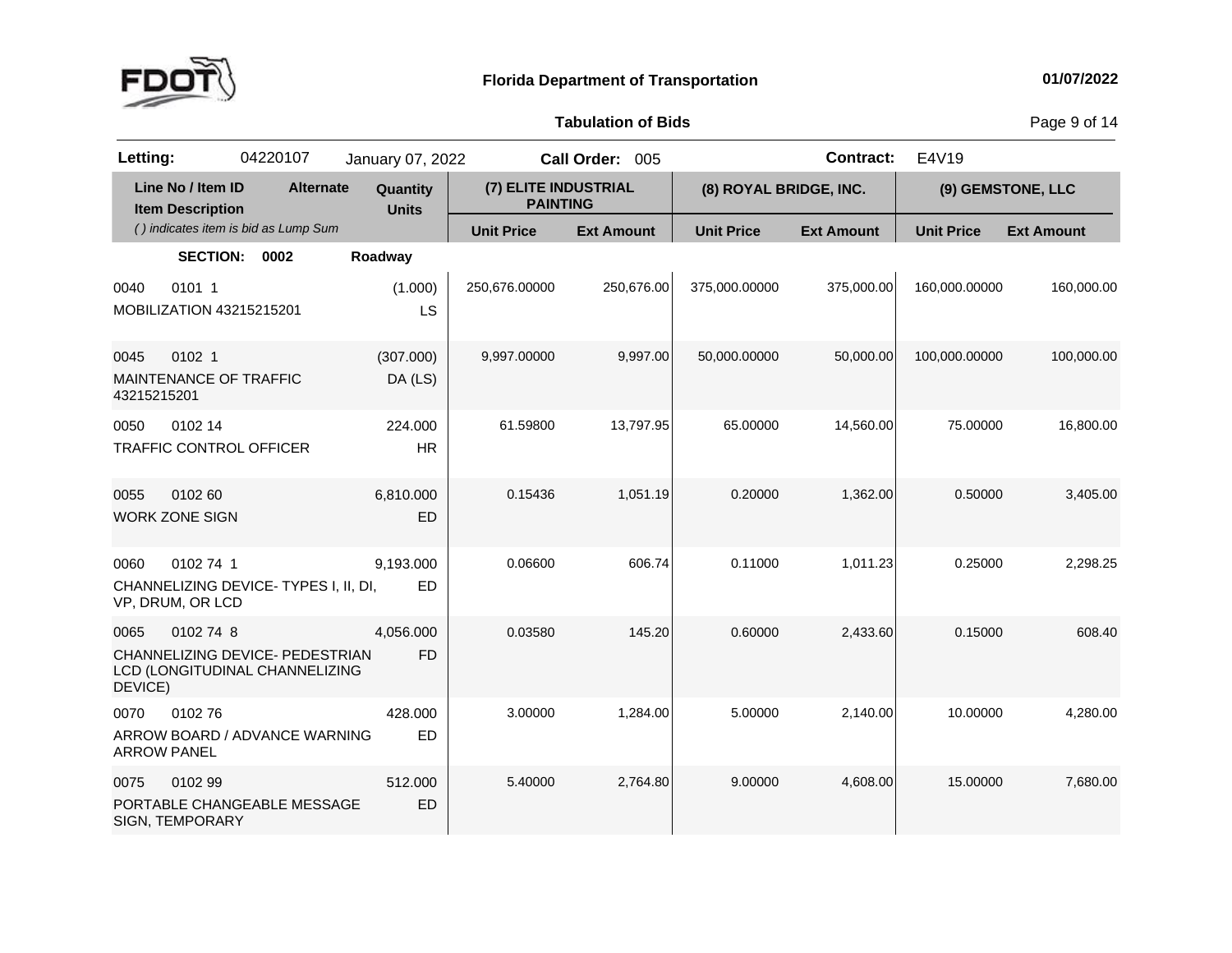

**of Bids** Page <sup>10</sup> of <sup>14</sup>

| Letting:                                     |                                      | 04220107                             | January 07, 2022                |                   | Call Order: 005                         |                   | <b>Contract:</b>       | E4V19             |                   |  |
|----------------------------------------------|--------------------------------------|--------------------------------------|---------------------------------|-------------------|-----------------------------------------|-------------------|------------------------|-------------------|-------------------|--|
| Line No / Item ID<br><b>Item Description</b> |                                      | <b>Alternate</b>                     | <b>Quantity</b><br><b>Units</b> |                   | (7) ELITE INDUSTRIAL<br><b>PAINTING</b> |                   | (8) ROYAL BRIDGE, INC. |                   | (9) GEMSTONE, LLC |  |
|                                              |                                      | () indicates item is bid as Lump Sum |                                 | <b>Unit Price</b> | <b>Ext Amount</b>                       | <b>Unit Price</b> | <b>Ext Amount</b>      | <b>Unit Price</b> | <b>Ext Amount</b> |  |
|                                              | <b>SECTION:</b>                      | 0002                                 | Roadway                         |                   |                                         |                   |                        |                   |                   |  |
| 0080                                         | 0102115<br><b>TYPE III BARRICADE</b> |                                      | 884.000<br>ED                   | 0.15000           | 132.60                                  | 0.25000           | 221.00                 | 0.50000           | 442.00            |  |
| 0085<br>43215215201                          | 0999 16<br>PARTNERING, DO NOT BID    |                                      | (1.000)<br>LS                   | 6,000.00000       | 6,000.00                                | 6,000.00000       | 6,000.00               | 6,000.00000       | 6,000.00          |  |
| 0090                                         | 0999 25<br>NOT BID 43215215201       | INITIAL CONTINGENCY AMOUNT, DO       | (1.000)<br>LS                   | 50,000.00000      | 50,000.00                               | 50,000.00000      | 50,000.00              | 50,000.00000      | 50,000.00         |  |
|                                              |                                      | 0002 Roadway Section Totals:         |                                 |                   | \$336,455.48                            |                   | \$507,335.83           |                   | \$351,513.65      |  |
|                                              |                                      |                                      | <b>Contract Grand Totals:</b>   |                   | \$3,711,854.13                          |                   | \$3,724,240.83         |                   | 4,237,161.65      |  |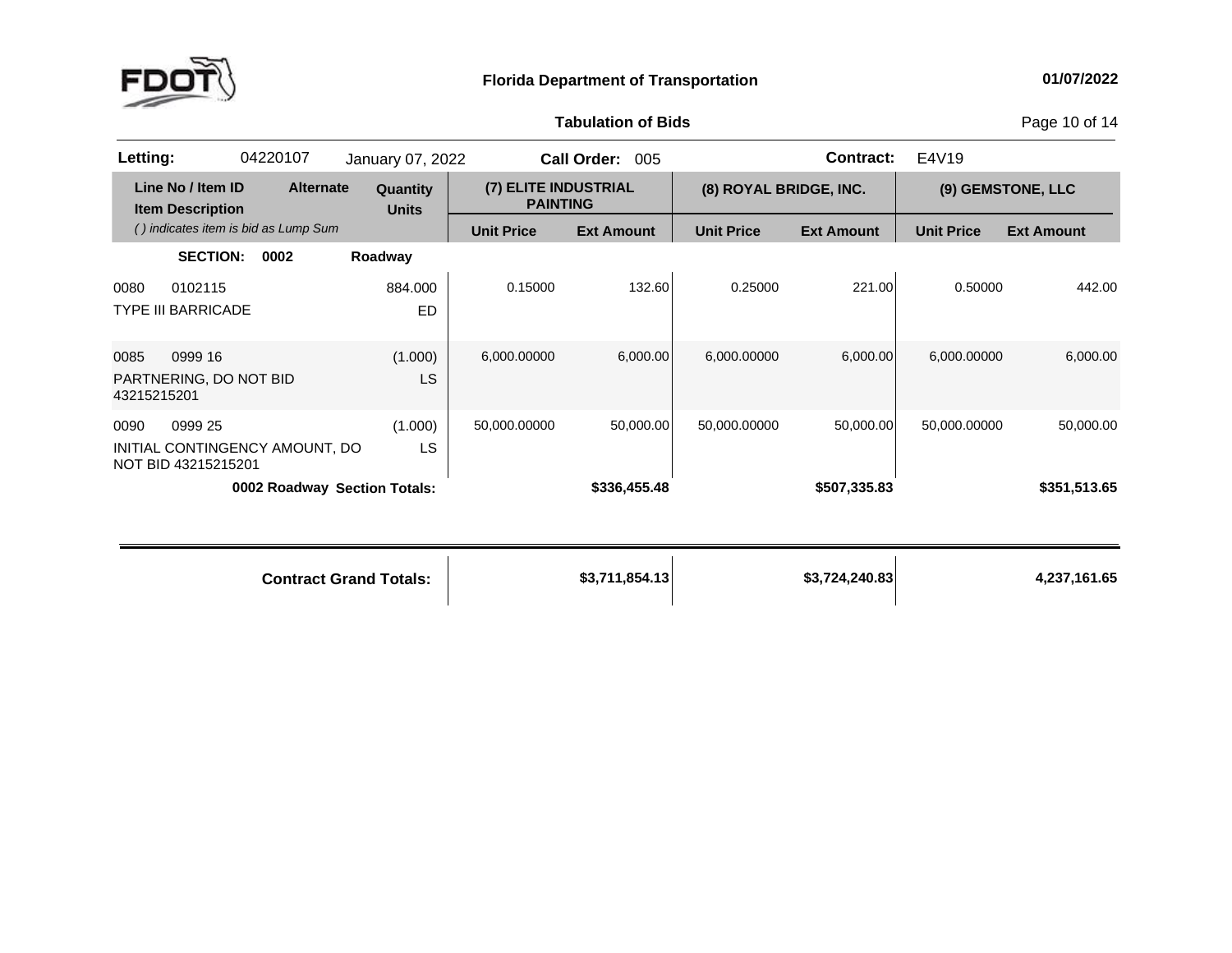

**of Bids** Page <sup>11</sup> of <sup>14</sup>

| Letting:              |                                              | 04220107                                                                       | January 07, 2022         |                                  | Call Order: 005   |                                                 | <b>Contract:</b>  | E4V19             |                   |
|-----------------------|----------------------------------------------|--------------------------------------------------------------------------------|--------------------------|----------------------------------|-------------------|-------------------------------------------------|-------------------|-------------------|-------------------|
|                       | Line No / Item ID<br><b>Item Description</b> | <b>Alternate</b>                                                               | Quantity<br><b>Units</b> | (10) K.V.K. CONTRACTING,<br>INC. |                   | (11) INTERNATIONAL RIGGING<br><b>GROUP, LLC</b> |                   |                   |                   |
|                       |                                              | () indicates item is bid as Lump Sum                                           |                          | <b>Unit Price</b>                | <b>Ext Amount</b> | <b>Unit Price</b>                               | <b>Ext Amount</b> | <b>Unit Price</b> | <b>Ext Amount</b> |
|                       | <b>SECTION:</b>                              | 0001                                                                           | <b>Structures</b>        |                                  |                   |                                                 |                   |                   |                   |
| 0005                  | 0400143<br>SURFACE, CLASS 5                  | <b>CLEANING &amp; COATING CONCRETE</b>                                         | 148,762.000<br><b>SF</b> | 8.00000                          | 1,190,096.00      | 9.14200                                         | 1,359,982.20      |                   |                   |
| 0010<br><b>ADJUST</b> | 0465 350                                     | MOVABLE BRIDGE COUNTERWEIGHT,                                                  | 6.000<br>EA              | 8,500.00000                      | 51,000.00         | 34,400.00000                                    | 206,400.00        |                   |                   |
| 0015                  | 0465 20<br>43215215201 930506                | MOVABLE BRIDGE- PREVENTATIVE<br><b>MAINTENANCE &amp; ROUTINE REPAIR</b>        | (307.000)<br>DA (LS)     | 50,000.00000                     | 50,000.00         | 39,000.00000                                    | 39,000.00         |                   |                   |
| 0020                  | 0465 20<br>43215215201 930507                | <b>MOVABLE BRIDGE- PREVENTATIVE</b><br><b>MAINTENANCE &amp; ROUTINE REPAIR</b> | (307.000)<br>DA (LS)     | 50,000.00000                     | 50,000.00         | 39,000.00000                                    | 39,000.00         |                   |                   |
| 0025                  | 0465 21                                      | MOVABLE BRIDGE OPERATOR                                                        | 307.000<br>DA            | 700.00000                        | 214,900.00        | 353.00000                                       | 108,371.00        |                   |                   |
| 0030                  | 0561 1<br>STEEL 43215215201 930506           | <b>COATING EXISTING STRUCTURAL</b>                                             | (311.000)<br>$TN$ (LS)   | 1,031,891.47000                  | 1,031,891.47      | 1,325,000.00000                                 | 1,325,000.00      |                   |                   |
| 0035                  | 0561 1<br>STEEL 43215215201 930507           | COATING EXISTING STRUCTURAL                                                    | (311.000)<br>$TN$ (LS)   | 1,031,891.46000                  | 1,031,891.46      | 1,325,000.00000                                 | 1,325,000.00      |                   |                   |
|                       |                                              | 0001 Structures Section Totals:                                                |                          |                                  | \$3,619,778.93    |                                                 | \$4,402,753.20    |                   |                   |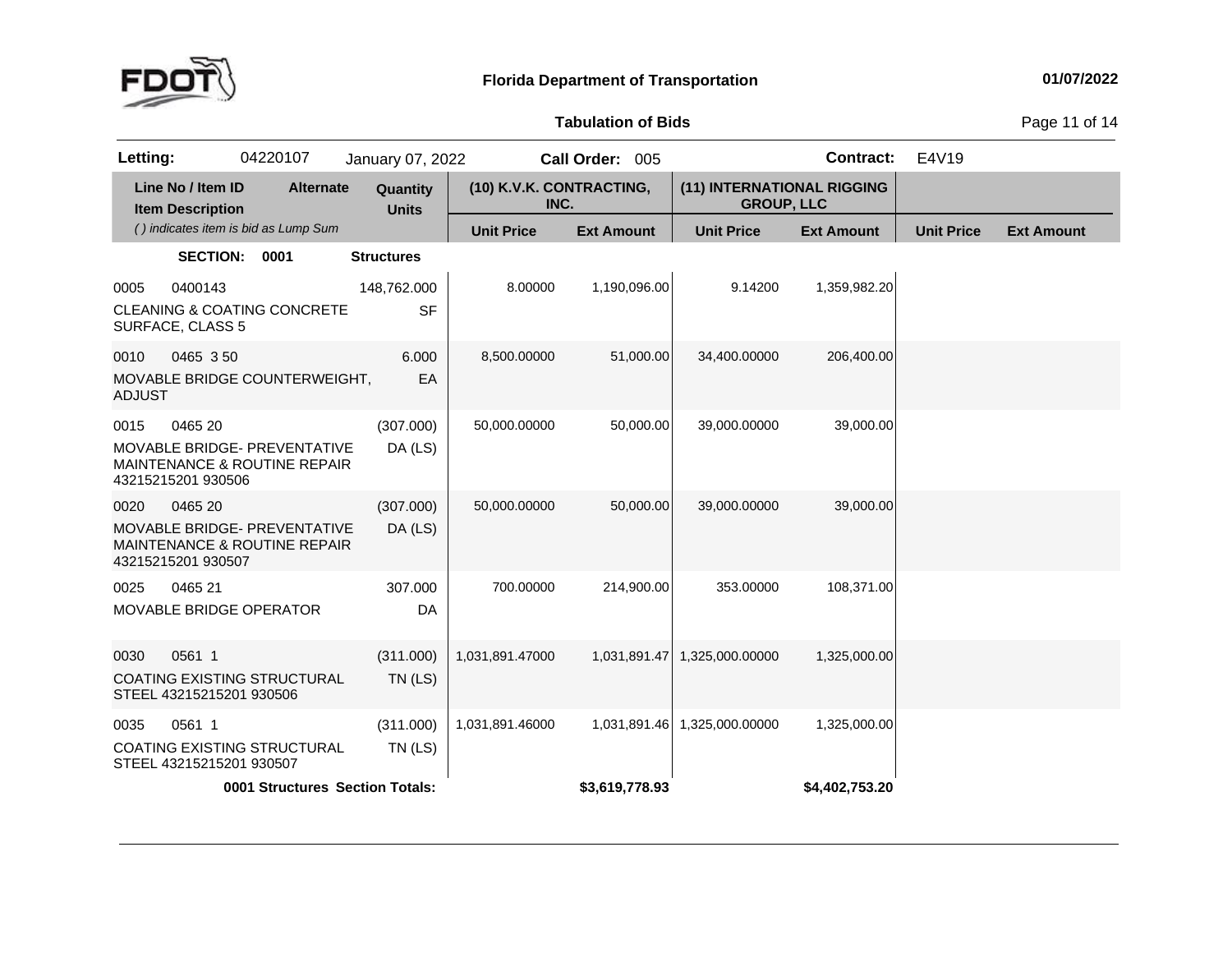

**of Bids** Page <sup>12</sup> of <sup>14</sup>

| Letting:            |                                              | 04220107                                                          | January 07, 2022         |                                  | Call Order: 005   |                                                 | <b>Contract:</b>  | E4V19             |                   |
|---------------------|----------------------------------------------|-------------------------------------------------------------------|--------------------------|----------------------------------|-------------------|-------------------------------------------------|-------------------|-------------------|-------------------|
|                     | Line No / Item ID<br><b>Item Description</b> | <b>Alternate</b>                                                  | Quantity<br><b>Units</b> | (10) K.V.K. CONTRACTING,<br>INC. |                   | (11) INTERNATIONAL RIGGING<br><b>GROUP, LLC</b> |                   |                   |                   |
|                     |                                              | () indicates item is bid as Lump Sum                              |                          | <b>Unit Price</b>                | <b>Ext Amount</b> | <b>Unit Price</b>                               | <b>Ext Amount</b> | <b>Unit Price</b> | <b>Ext Amount</b> |
|                     | SECTION: 0002                                |                                                                   | Roadway                  |                                  |                   |                                                 |                   |                   |                   |
| 0040                | 0101 1<br>MOBILIZATION 43215215201           |                                                                   | (1.000)<br>LS            | 420,000.00000                    | 420,000.00        | 25,000.00000                                    | 25,000.00         |                   |                   |
| 0045<br>43215215201 | 0102 1<br>MAINTENANCE OF TRAFFIC             |                                                                   | (307.000)<br>DA (LS)     | 200,000.00000                    | 200,000.00        | 10,000.00000                                    | 10,000.00         |                   |                   |
| 0050                | 0102 14                                      | <b>TRAFFIC CONTROL OFFICER</b>                                    | 224.000<br><b>HR</b>     | 0.01000                          | 2.24              | 100.00000                                       | 22,400.00         |                   |                   |
| 0055                | 0102 60<br><b>WORK ZONE SIGN</b>             |                                                                   | 6,810.000<br>ED          | 0.01000                          | 68.10             | 0.22000                                         | 1,498.20          |                   |                   |
| 0060                | 0102 74 1<br>VP, DRUM, OR LCD                | CHANNELIZING DEVICE-TYPES I, II, DI,                              | 9,193.000<br><b>ED</b>   | 0.01000                          | 91.93             | 0.11000                                         | 1,011.23          |                   |                   |
| 0065<br>DEVICE)     | 0102 74 8                                    | CHANNELIZING DEVICE- PEDESTRIAN<br>LCD (LONGITUDINAL CHANNELIZING | 4,056.000<br><b>FD</b>   | 0.01000                          | 40.56             | 0.12000                                         | 486.72            |                   |                   |
| 0070                | 010276<br><b>ARROW PANEL</b>                 | ARROW BOARD / ADVANCE WARNING                                     | 428.000<br><b>ED</b>     | 0.01000                          | 4.28              | 5.25000                                         | 2,247.00          |                   |                   |
| 0075                | 0102 99<br><b>SIGN, TEMPORARY</b>            | PORTABLE CHANGEABLE MESSAGE                                       | 512.000<br>ED            | 0.01000                          | 5.12              | 9.50000                                         | 4,864.00          |                   |                   |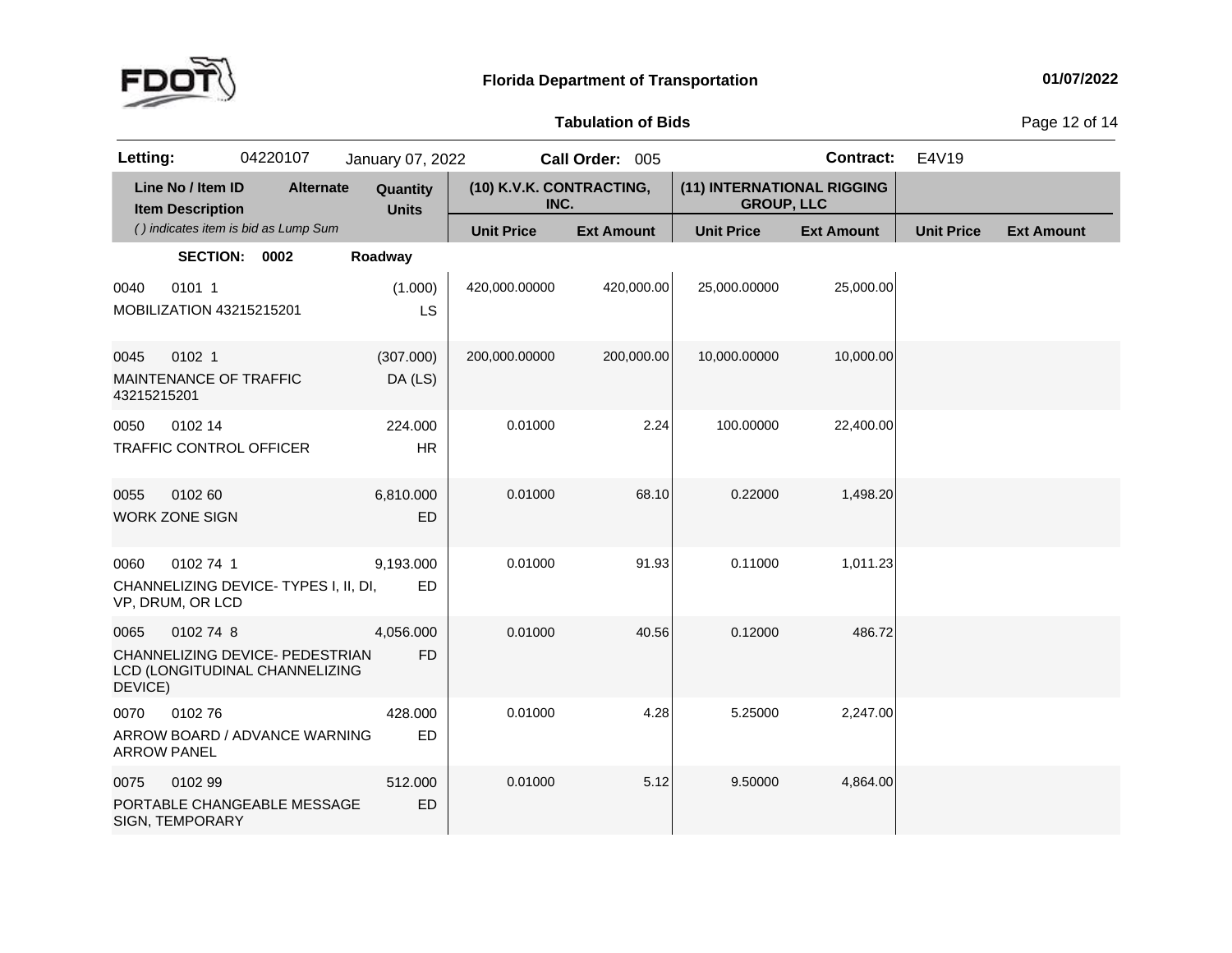

**of Bids** Page <sup>13</sup> of <sup>14</sup>

| Letting:                                                                 | 04220107                             | January 07, 2022         |                                  | <b>Call Order:</b><br>005 |                                                 | <b>Contract:</b>  | E4V19             |                   |
|--------------------------------------------------------------------------|--------------------------------------|--------------------------|----------------------------------|---------------------------|-------------------------------------------------|-------------------|-------------------|-------------------|
| Line No / Item ID<br><b>Item Description</b>                             | <b>Alternate</b>                     | Quantity<br><b>Units</b> | (10) K.V.K. CONTRACTING,<br>INC. |                           | (11) INTERNATIONAL RIGGING<br><b>GROUP, LLC</b> |                   |                   |                   |
|                                                                          | () indicates item is bid as Lump Sum |                          | <b>Unit Price</b>                | <b>Ext Amount</b>         | <b>Unit Price</b>                               | <b>Ext Amount</b> | <b>Unit Price</b> | <b>Ext Amount</b> |
| <b>SECTION:</b>                                                          | 0002                                 | Roadway                  |                                  |                           |                                                 |                   |                   |                   |
| 0102115<br>0080<br><b>TYPE III BARRICADE</b>                             |                                      | 884.000<br><b>ED</b>     | 0.01000                          | 8.84                      | 0.33000                                         | 291.72            |                   |                   |
| 0999 16<br>0085<br>PARTNERING, DO NOT BID<br>43215215201                 |                                      | (1.000)<br>LS            | 6,000.00000                      | 6,000.00                  | 6,000.00000                                     | 6,000.00          |                   |                   |
| 0090<br>0999 25<br>INITIAL CONTINGENCY AMOUNT, DO<br>NOT BID 43215215201 |                                      | (1.000)<br><b>LS</b>     | 50,000.00000                     | 50,000.00                 | 50,000.00000                                    | 50,000.00         |                   |                   |
|                                                                          | 0002 Roadway Section Totals:         |                          |                                  | \$676,221.07              |                                                 | \$123,798.87      |                   |                   |

**Contract Grand**

**Totals: \$4,296,000.00 \$4,526,552.07**